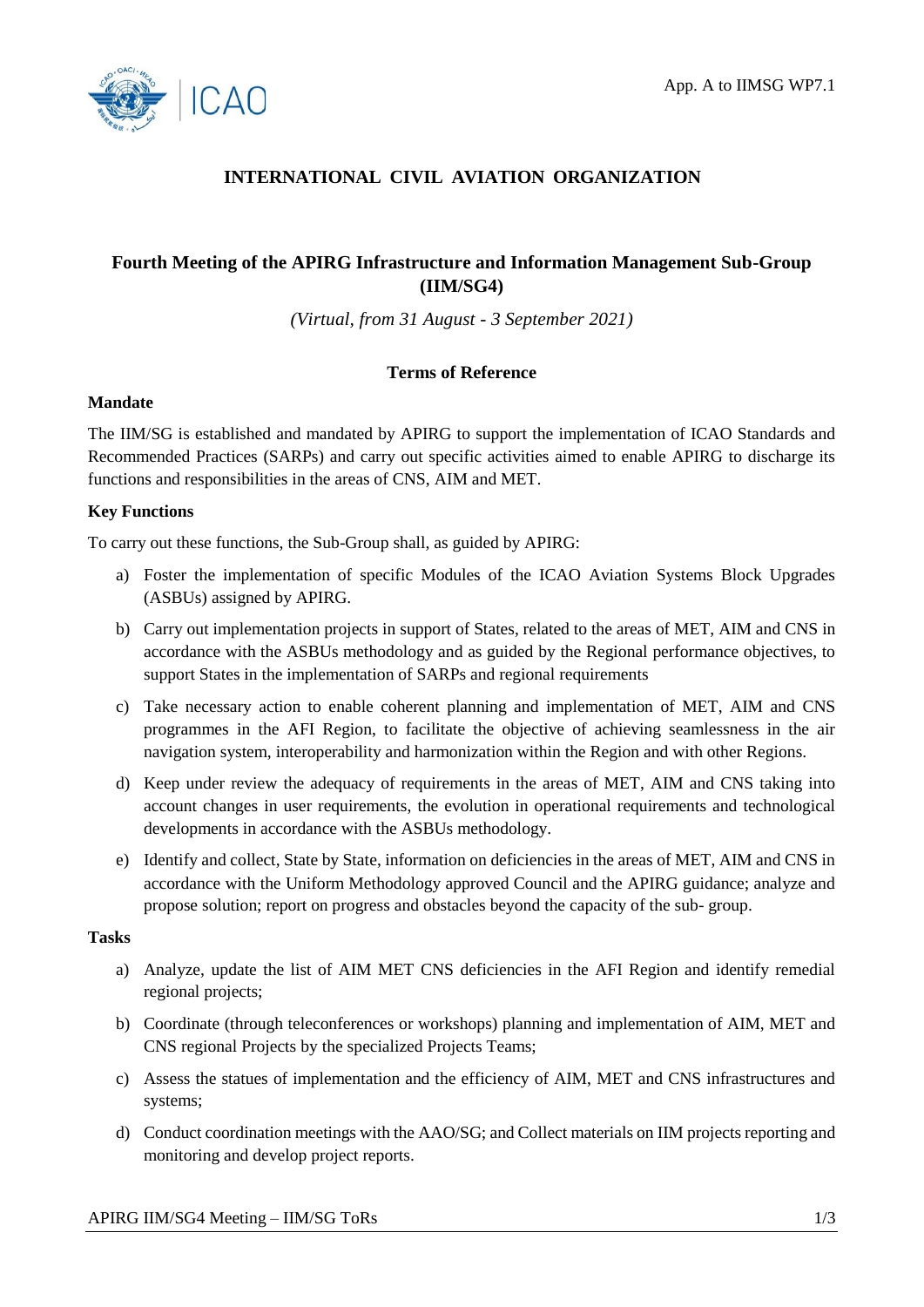### **Working methods**

The Sub-Group shall convene at least once every APIRG cycle of meetings taking into consideration the schedule of other APIRG activities. It shall make use of available electronic communication means including teleconferencing to prepare and progress its work in between meetings and keep its members up to date on issues of concern, as well as to discuss specific issues.

Taking into consideration that the SG will be representing the interests of the Region, and that not all APIRG member States will necessarily be represented in an SG, the participating State officials shall be expected to work more as experts in their respective fields, as opposed to delegates attending only to the interests of their States. The SG shall work with minimum of formality.

The APIRG IIM/SG Chair and Vice-chair shall convene quarterly PTCs coordination meetings to assess the progress made and identify the challenges, using teleconferences tools.

#### **Composition**

The LIM AFI (COM/MET/RAC) RAN meeting in 1988 agreed that the participants in APIRG contributory bodies were to be specialists in the subjects concerned and familiar with the areas under consideration. While every State that is likely to make a valid contribution shall be given an opportunity to participate, the group shall be kept as small as possible, to facilitate efficiency on aspects such as consideration of business, cost, logistics and the application of non-formal working methods.

#### **Work programme**

The work programme is provided in **Attachment A** to these Terms of reference of the Sub-Group.